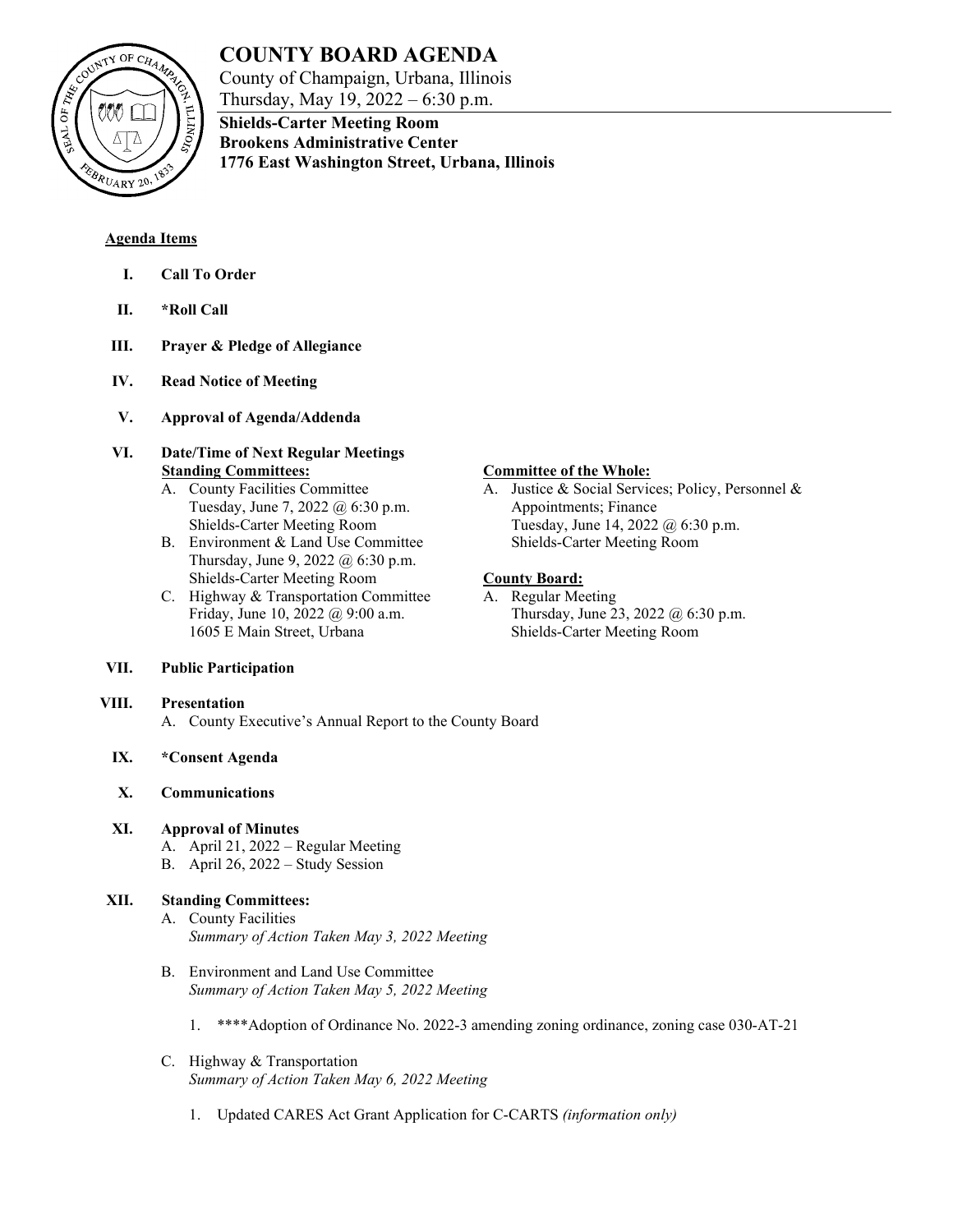#### **XIII. Areas of Responsibility**

*Summary of Action Taken May 10, 2022 at Committee of Whole Meeting (Justice & Social Services; Finance; Policy, Personnel, & Appointments)*

- A. Policy, Personnel, & Appointments
	- 1. Adoption of Resolution No. 2022-115 appointing *Chris Diana (R)* to the Board of Review, term 6/1/2022- 5/31/2024
	- 2. Adoption of Resolution No. 2022-116 appointing *Susan Frobish (D)* to the Board of Review, term 6/1/2022-5/31/2024

#### B. Finance

- 1. Adoption of Resolution No. 2022-117 establishing the salaries of countywide elected officials
- 2. \*Adoption of Resolution No. 2022-118 authorizing reimbursement of travel expense to County Board member pursuant to Champaign County Travel Policy

#### **XIV. New Business**

A. Adoption of Resolution No. 2022-119 authorizing payment of claims

- B. Adoption of Resolution No. 2022-120 authorizing purchases not following purchasing policy
- C. Adoption of Resolution No. 2022-121 authorizing interfund loans from reserves to other funds
- D. \*\*Adoption of Resolution No. 2022-100 approving budget amendment BUA 2022/5/211 Fund 2679 Child Advocacy Center / Dept 179 Child Advocacy Center Increased Appropriation: \$75,000 Increased Revenue: \$75,000 Reason: Appropriation required to increase spending authority for DCFS ARPA grant money.

#### **XV. Other Business**

- A. Semi-Annual Closed Session Minute Review *(to be distributed)*
	- 1. County Board
	- 2. County Administrator Search
	- 3. Nursing Home Board of Review

#### **XVI. Discussion/Information Only**

- A. American Rescue Plan Act
	- Update from Project Manager
	- CILBA update
	- Broadband Community Engagement Proposal
	- Promise Healthcare Request
	- Premium pay for direct support professionals in I/DD service settings

### **XVII. Adjourn**

\*Roll call

\*\*Roll call and 15 votes

- \*\*\*Roll call and 17 votes
- \*\*\*\*Roll call and 12 votes

Except as otherwise stated, approval requires the vote of a majority of those County Board members present.

*All meetings are at Brookens Administrative Center – 1776 E Washington Street in Urbana – unless otherwise noted. To enter Brookens after 4:30 p.m., enter at the north (rear) entrance located off Lierman Avenue. Champaign County will generally, upon request, provide appropriate aids and services leading to effective communication for qualified persons with disabilities. Please contact Administrative Services, 217-384- 3776, as soon as possible but no later than 48 hours before the scheduled meeting.*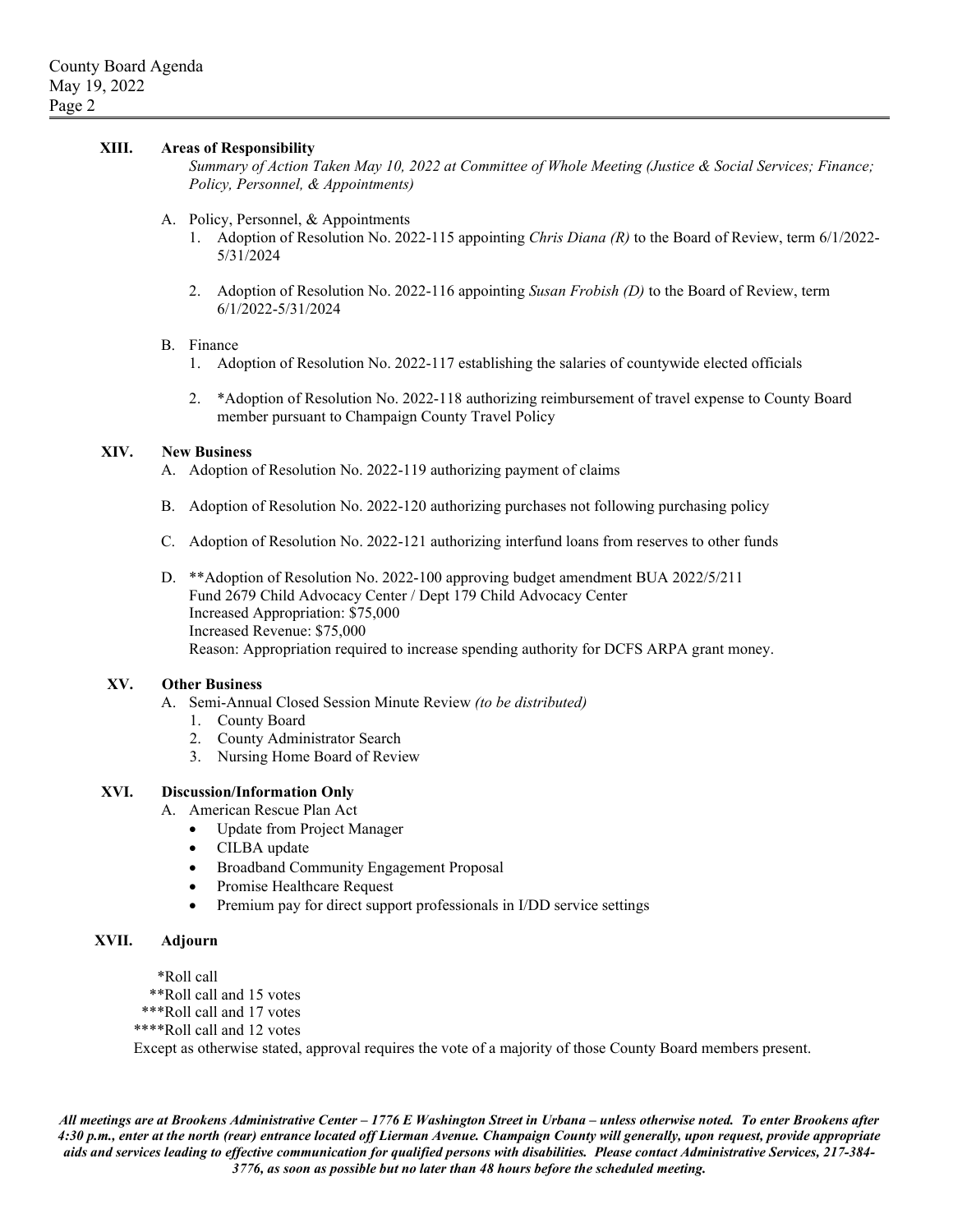# **COUNTY BOARD CONSENT AGENDA**

County of Champaign, Urbana, Illinois

Thursday, May 19, 2022 - 6:30 p.m.



## **Consent Agenda Items**

#### **A. Facilities**

1. Adoption of Resolution No. 2022-90 approving a lease between the County of Champaign and the City of Champaign for the Metropolitan Computer-Aided Dispatch (METCAD)

## **B. Environment and Land Use Committee**

- 1. \*\*\*\*Adoption of Ordinance No. 2022-4 amending zoning ordinance, zoning case 040-AT-22
- 2. \*Adoption of Resolution No. 2022-91 authorizing County Executive signature on Annual Facility Inspection Report required for M.S.4. Stormwater Permit with I.E.P.A. for program year April 2021 through March 2022

## **C. Highway & Transportation**

- 1. Adoption of Resolution No. 2022-92 authorizing amendment to the intergovernmental agreement between the County of Champaign and Champaign-Urbana Mass Transit District
- 2. Adoption of Resolution No. 2022-93 Procurement Policy for Federal Transit Administration Projects
	- Policy can be viewed on the website at: [http://www.co.champaign.il.us/CountyBoard/CB/2022/220519\\_Meeting/220519\\_Resolution\\_No.\\_2022-](http://www.co.champaign.il.us/CountyBoard/CB/2022/220519_Meeting/220519_Resolution_No._2022-93_Attachment.pdf) [93\\_Attachment.pdf](http://www.co.champaign.il.us/CountyBoard/CB/2022/220519_Meeting/220519_Resolution_No._2022-93_Attachment.pdf)
- 3. Adoption of Resolution No. 2022-94 awarding of contract for the repair of structure 010-3004, located on county road 19 and appropriating funds from the county bridge fund, section #19-00074-00-BR
- 4. Adoption of Resolution No. 2022-95 awarding of contract for a railroad crossing upgrade on county road 2300n and appropriating funds from county highway funds, Somer Township, #19-25452-00-SP
- 5. Adoption of Resolution No. 2022-96 approving appropriation of funds from the county bridge fund, Champaign Township, #22-03122-00-BR
- 6. Adoption of Resolution No. 2022-97 approving appropriation of funds from the county bridge fund, Champaign Township, #22-03123-00-BR
- 7. Adoption of Resolution No. 2022-98 approving appropriation of funds from the county bridge fund, South Homer Township, #22-26124-00-BR
- 8. Adoption of Resolution No. 2022-99 granting authority for the County Clerk to certify and submit a resolution reappointing the County Engineer on behalf of Champaign County

#### **D. Policy, Personnel & Appointments**

- 1. Adoption of Resolution No. 2022-101 appointing Cody Rose to the Penfield Public Water District, term ending 5/31/2024
- 2. Adoption of Resolution No. 2022-102 appointing *Jennifer Putman* to the Urbana-Champaign Sanitary District, term 6/1/2022-5/31/2025
- 3. Adoption of Resolution No. 2022-103 appointing *Anne Robin* to the Developmental Disabilities Board, term 7/1/2022- 6/30/2025
- 4. Adoption of Resolution No. 2022-104 appointing Vicki Niswander to the Developmental Disabilities Board, term 7/1/2022-6/30/2025

Shields-Carter Meeting Room Brookens Administrative Center 1776 E. Washington Street, Urbana, IL 61802